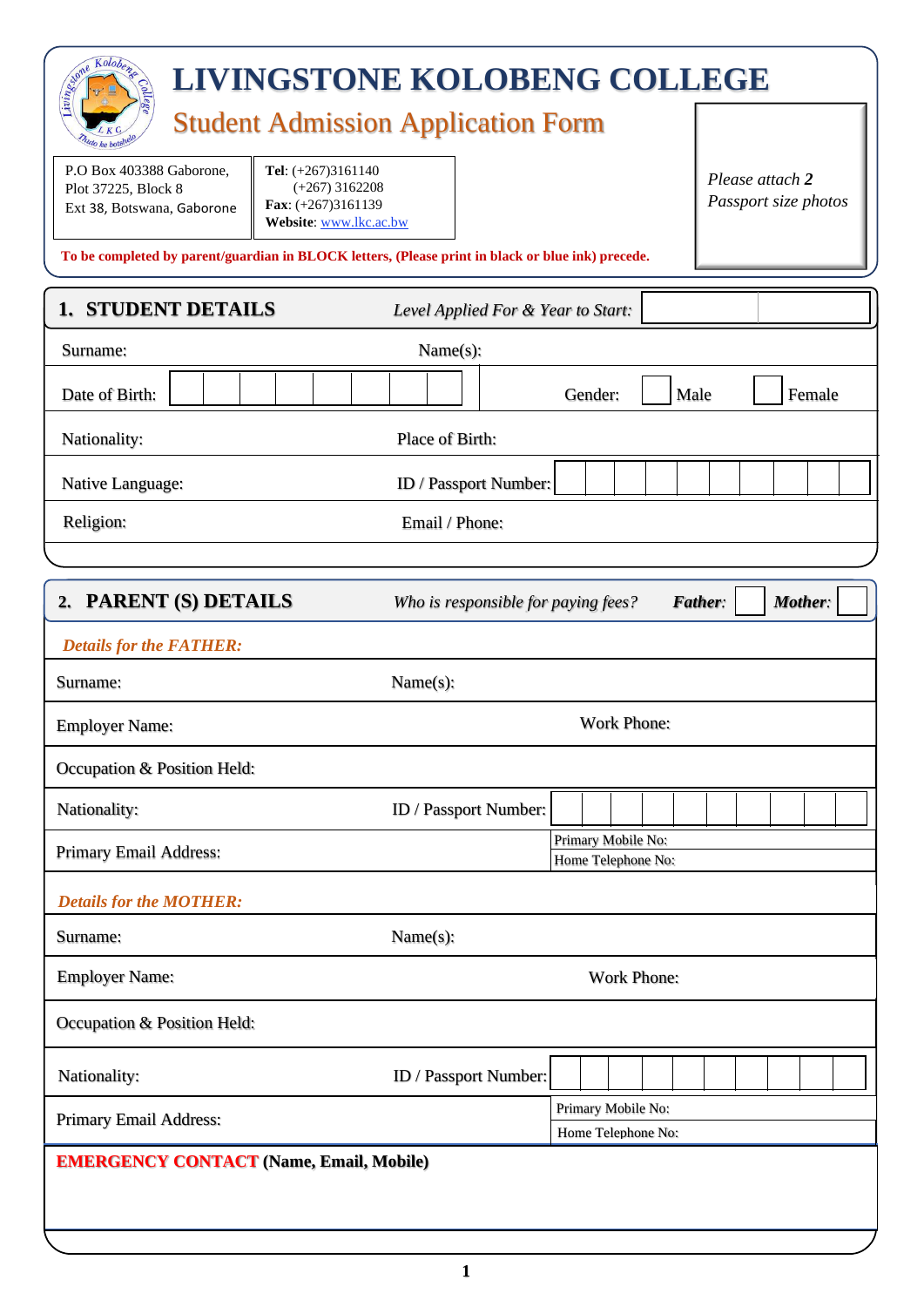| <b>GUARDIAN DETAILS</b><br>3.                  | Yes:<br>$N_{0}$ :<br>I am responsible for paying fees? |  |
|------------------------------------------------|--------------------------------------------------------|--|
| <b>Details for the Legal GUARDIAN</b>          |                                                        |  |
| Surname:                                       | Name(s):                                               |  |
| Nationality:                                   | ID / Passport Number:                                  |  |
| <b>Residential Address:</b>                    | <b>Work/Home Contact:</b>                              |  |
| <b>Primary Email Address:</b>                  | Primary Mobile No.                                     |  |
| <b>EMERGENCY CONTACT (Name, Email, Mobile)</b> |                                                        |  |

# **4. PREVIOUS SCHOOL HISTORY** *Under year, please state the period in range format e.g. [2002-2005] Last School Attended Year Form/Class Contact* **a.** *Other Schools Attended Year Form/Class Contact* **a. b. c.**

| <b>MEDIACAL HISTORY</b><br>5.<br>You may attach any documents that may help the school assist your child.                 |     |                |  |  |
|---------------------------------------------------------------------------------------------------------------------------|-----|----------------|--|--|
| Does your child suffer from any condition that could affect his / her schooling?<br>Yes                                   |     |                |  |  |
| If YES, please explain:                                                                                                   |     |                |  |  |
|                                                                                                                           |     |                |  |  |
|                                                                                                                           |     |                |  |  |
| In case of medical emergency do you agree that we should move your child to the<br>nearest medical facility at your cost? | Yes | N <sub>0</sub> |  |  |
| If NO, state action to be taken by the School, in case of emergency:                                                      |     |                |  |  |
|                                                                                                                           |     |                |  |  |
|                                                                                                                           |     |                |  |  |
| *DOCTOR'S INFORMATION*                                                                                                    |     |                |  |  |
| Family Doctor's Name:<br>Contact:                                                                                         |     |                |  |  |
| Medical Aid Name & Number:                                                                                                |     |                |  |  |
|                                                                                                                           |     |                |  |  |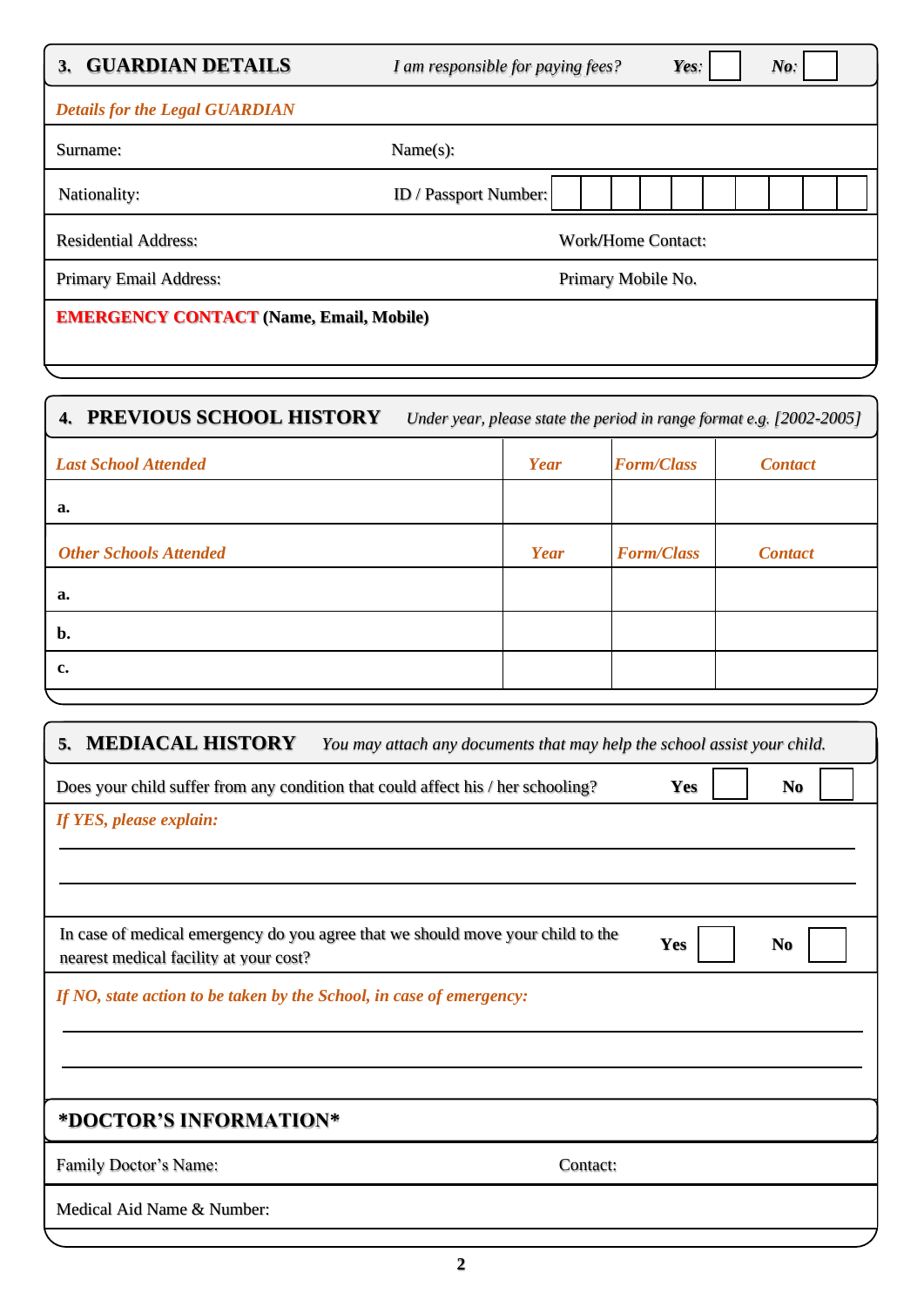| 6. ADDITIONAL INFORMATION                                |                       |
|----------------------------------------------------------|-----------------------|
| Do you currently have another child in this institution? | Yes<br>N <sub>0</sub> |
| If YES, please provide the following information:        |                       |
| 1. $1^{st}$ Student's Name(s):                           | Surname:              |
| 2. $2nd Student's Name(s):$                              | Surname:              |
| Parent / Guardian's Full Name(s):                        |                       |
| Parent / Guardian's Email Address:                       |                       |
|                                                          |                       |

### **7. CHECK LIST**

This application form should be submitted together with a non-refundable P500.00 registration fee plus P300.00 entrance test fee to the bursar between 07:00hrs & 16:30hrs weekdays; and between 08:30hrs & 13:00hrs Saturdays.

#### *Documents Required for Registration*

- 1. Copy of birth certificate/passport/omang.
- 2. Copy of parents' ID/ passport
- 3. Copies latest school reports.
- 4. Transfer letter from last school attended.
- 5. Form 5 admissions will require last two term's reports.
- 6. Two passport size photos (color or black and white).
- 7. Copy of Omang/Passport for parent/guardian

#### **CONDITIONS OF ADMISSION**

#### 1. The student shall follow all school rules and regulations as laid down in the prospectus and communicated to students and parents from time to time, see student code of conduct document.

- 2. Students will not be admitted to class unless school fees have been paid. Refer to the School Fees Policy for payment due dates of term's fees.
- 3. Cheques returned by the bank will incur a handling charge of P300.00.
- 4. Any outstanding amount of fees after a final dead line incurs a 10% surcharge.
- 5. A development fee and school fees should be paid on acceptance on admission at this school.
- 6. A term`s written notice is required for your child to withdraw from Livingstone Kolobeng College or a term`s School fees in full.
- 7. On leaving the school, the student is required to complete a clearance form, which should be signed by the School authorities.
- 8. Parents should come to school when required to discuss their children's progress.
- 9. Parents will support the school in cases of disciplinary action against their child.
- 10. I have read the student code of conduct and agree for my child to follow it in full and any amendment made from time to time by the school authorities.
- 11. Photos taken during the class time and activities can be used for the school advertising.
- 12. Parent(s)/ Guardian(s) have the responsibility of supervising their student(s)` work at home. They are also expected to attend all parents- teachers' consultations.
- 13. The school reserves the right to make decision in promoting or retaining a student.

## *Documents Received Checklist* **[**✓**]Tick** 1. Registration Fee Receipt No.

- 2. Copies latest school reports
- 3. Copy of birth certificate/passport/ID
- 4. Passport Size Photos
- 5. Development Levy Receipt No.
- 6. Omang/Passport for parent/guardian